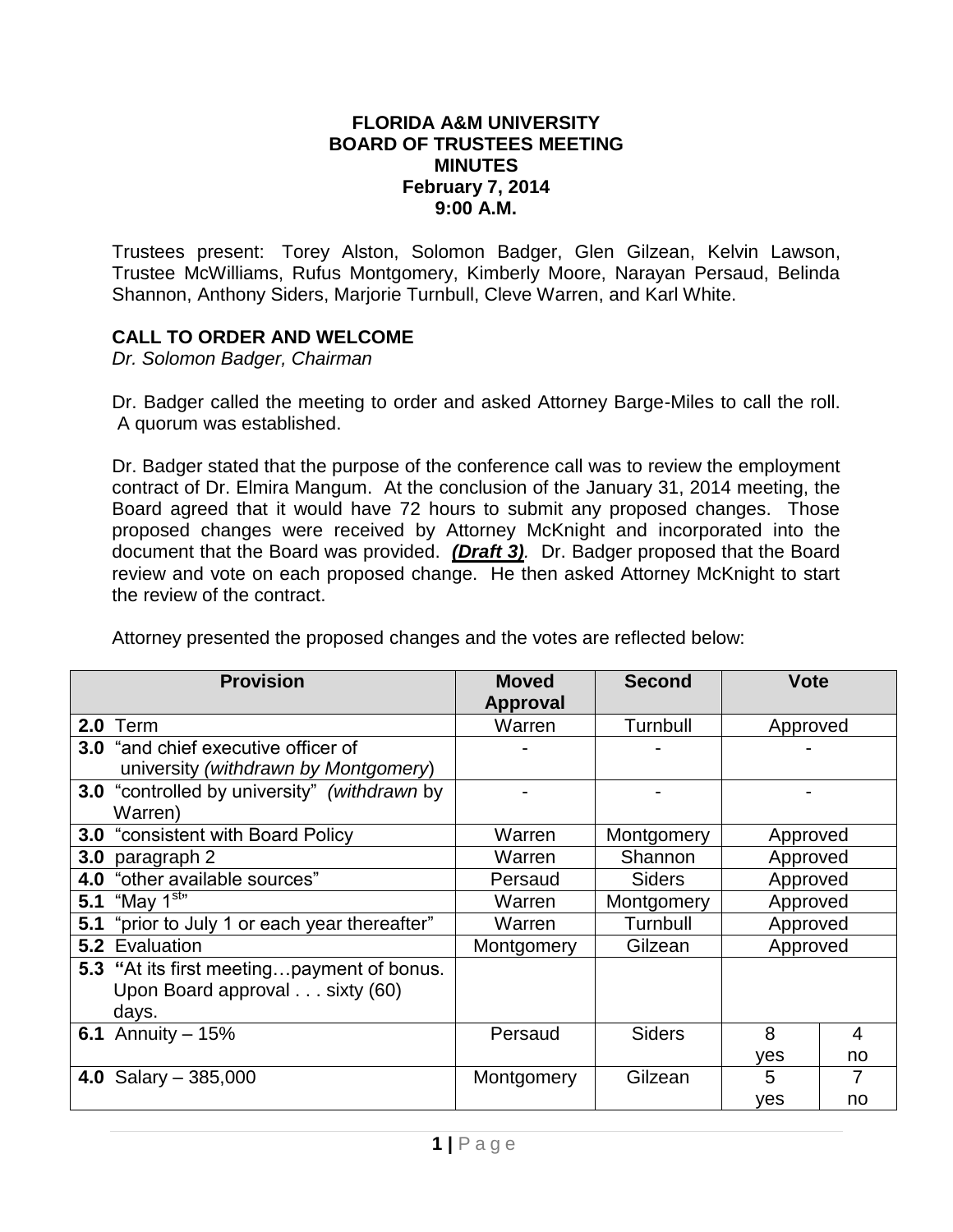| <b>Provision</b>                           | <b>Moved</b>              | <b>Second</b>     | <b>Vote</b>          |                |  |  |
|--------------------------------------------|---------------------------|-------------------|----------------------|----------------|--|--|
| 6.2 Strike "approval of chair"             | <b>Approval</b><br>Warren | Shannon           |                      |                |  |  |
| 6.2 "occupancy of residence"               | Turnbull                  | White             | Approved<br>Approved |                |  |  |
| 6.2 "reasonably"                           | Warren                    | Turnbull          | Approved             |                |  |  |
| 6.2 "said"                                 | Moore                     | <b>McWilliams</b> | Approved             |                |  |  |
| 6.2 "any members of who lived              | Montgomery                | White             | Approved             |                |  |  |
| 6.2 "Such a housing allow President's      |                           |                   | 5<br>$\overline{7}$  |                |  |  |
| residence."                                | Moore                     | Gilzean           | yes                  | no             |  |  |
| 6.2 "she will receive a prorated housing   |                           |                   |                      |                |  |  |
| allowance such period."                    | Montgomery                | Gilzean           | Approved             |                |  |  |
| 6.4 "Tallahassee area"                     | Turnbull                  | Moore             | Approved             |                |  |  |
| <b>6.3 Strike 6.3</b>                      | Gilzean                   | <b>McWilliams</b> | 8                    | 5              |  |  |
|                                            |                           |                   | yes                  | no             |  |  |
| 7.1 "Tallahassee, FL area"                 | Montgomery                | Turnbull          | Approved             |                |  |  |
| 7.4 Technology support                     | Turnbull                  | Persaud           | Approved             |                |  |  |
| 7.5 Other Non-Compensation                 | Turnbull                  | Lawson            | 8                    | $\overline{2}$ |  |  |
|                                            |                           |                   | yes                  | no             |  |  |
| 10.0 Tenure (Withdrawn by Montgomery)      |                           |                   |                      |                |  |  |
| 11.1 Termination for Cause                 | Warren                    | Montgomery        | Approved             |                |  |  |
| 11.1(e) "meet established performance      |                           |                   |                      |                |  |  |
| goals"                                     | Turnbull                  | Montgomery        | Approved             |                |  |  |
| 11.2(b) Strike 11.2(b)                     | Gilzean                   | Montgomery        | $\overline{4}$       | 6              |  |  |
|                                            |                           |                   | Yes                  | no             |  |  |
| <b>Quorum call</b>                         |                           |                   | 10 present           |                |  |  |
| 11.2(c) "lump-sum"                         | Turnbull                  | White             | Approved             |                |  |  |
| 12.0 "discovery of conduct not entitled to |                           |                   |                      |                |  |  |
| any further compensation or benefits."     | Montgomery                | Gilzean           | Approved             |                |  |  |
| <b>13.1 Strike (c)</b>                     | Montgomery                | Gilzean           | Approved             | $\overline{2}$ |  |  |
|                                            |                           |                   |                      | no             |  |  |
| 13.2 First year post presidency salary 75% | Turnbull                  | Lawson            | Approved             | 1              |  |  |
|                                            |                           |                   |                      | no             |  |  |
| 13.2 Salary equal to Dean of College of    |                           |                   | $\overline{4}$       | 6              |  |  |
| Education                                  | Montgomery                | <b>McWilliams</b> | Yes                  | no             |  |  |
| <b>Add witness line</b>                    |                           |                   | Approved             |                |  |  |
| <b>Contract</b>                            | <b>Siders</b>             | Alston            | Approved             |                |  |  |

Trustee Siders moved that the Florida A&M University Board of Trustees accept the contract of Dr. Elmira Mangum, with all said Board approved amendments. It was seconded by Trustee Alston and the motion carried.